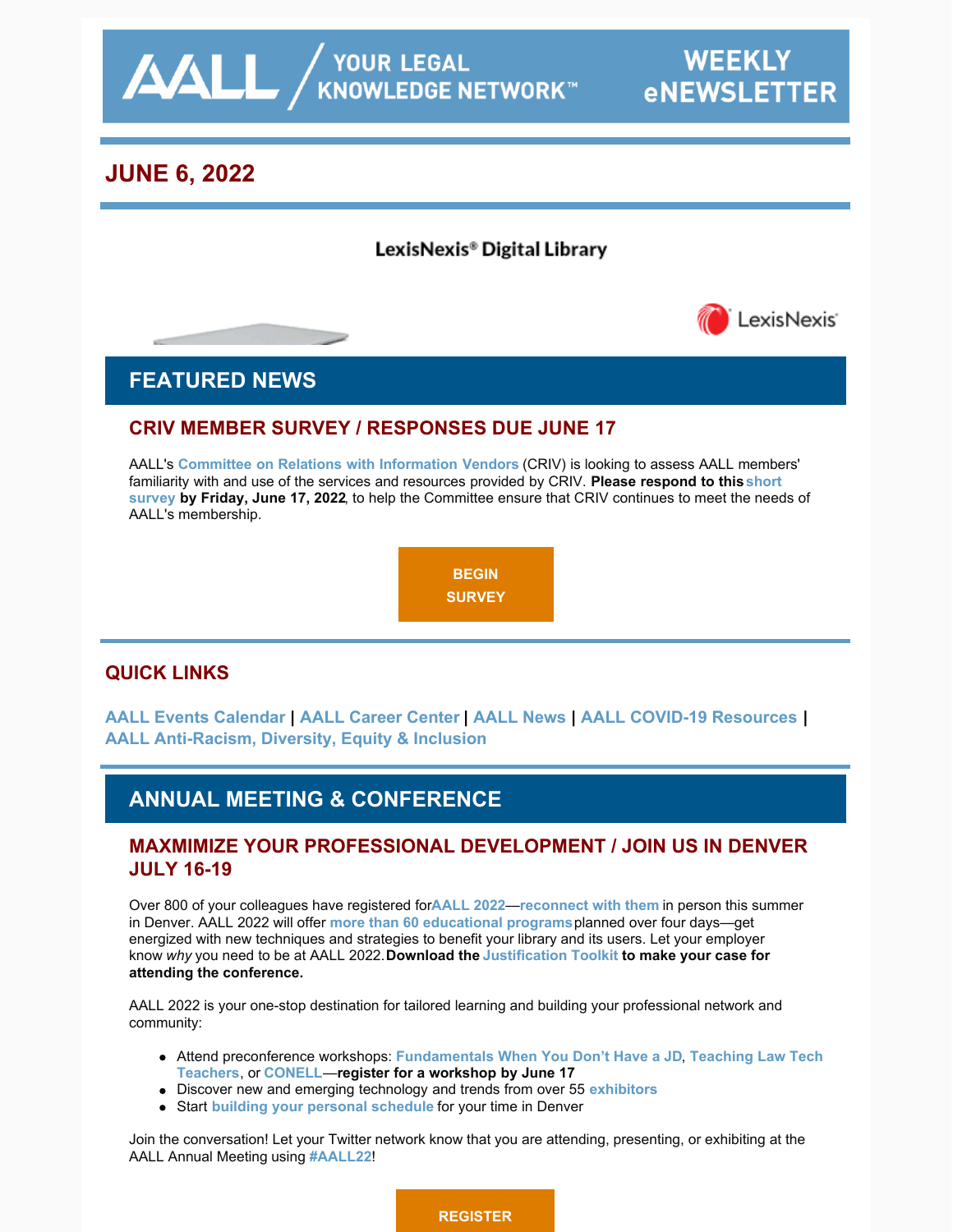### **PARTICIPATE IN AALL'S HOST PROGRAM**

The **[AALL Annual Meeting & Conference Host Program](https://www.aallnet.org/conference/resources/host-program/)** connects new members or first-time attendees with experienced conference attendees to help newcomers confidently navigate the Annual Meeting, select [programs to attend, and network with fellow colleagues. If you are interested in participating,](https://www.aallnet.org/conference/resources/host-program/) **please submit the form by June 24**, and we will do our best to make a match that will benefit both the host and first-time attendee.

### **AALL UPDATES**

#### **DON'T LOSE OUT ON ESSENTIAL BENEFITS**

Over 2,200 of your colleagues have renewed their AALL membership for 2022-2023. Don't lose out on essential AALL benefits that add up to over **\$2,000+ in value for the year**. These include:

- Access to essential **[professional development](https://elearning.aallnet.org/)**—complimentary monthly webinars and virtual coffee chats as well as discounted rates for online courses and live events.
- Discounted registration to the **[2022 AALL Annual Meeting & Conference](https://www.aallnet.org/conference/)** in Denver. Reunite with over 800 of your colleagues this summer!
- Access to an extensive network of peers; including the ability to join caucuses and special interest sections and connect with other members who share similar interests.
- **[Plus, so much more](https://www.aallnet.org/community/membership/benefits/)**.

If you have any questions about your membership renewal, please contact AALL Headquarters at **[membership@aall.org](mailto:membership@aall.org)** or 312.939.4764.

> **[RENEW YOUR](https://www.aallnet.org/community/membership/join-renew/) MEMBERSHIP**

### **PROFESSIONAL GROWTH**

#### **UPCOMING COFFEE CHATS & WEBINARS**

[AALL has several exciting coffee chats and webinars lined up next month, including tomorrow's](https://elearning.aallnet.org/products/demystifying-the-pacer-services-marketplace-from-docketing-to-analytics-pacer-partner-webinar)"**Pacer Pro Partner Webinar: Demystifying the Pacer Services Marketplace, from Docketing to Analytics**." Be sure to visit **[AALL eLearning](https://elearning.aallnet.org/live)** to stay up to date on future topics and to register.

Is there a topic you want covered in an AALL webinar? Please email Fiore Barbini, AALL director of education and learning at **[fbarbini@aall.org](mailto:fbarbini@aall.org)**.